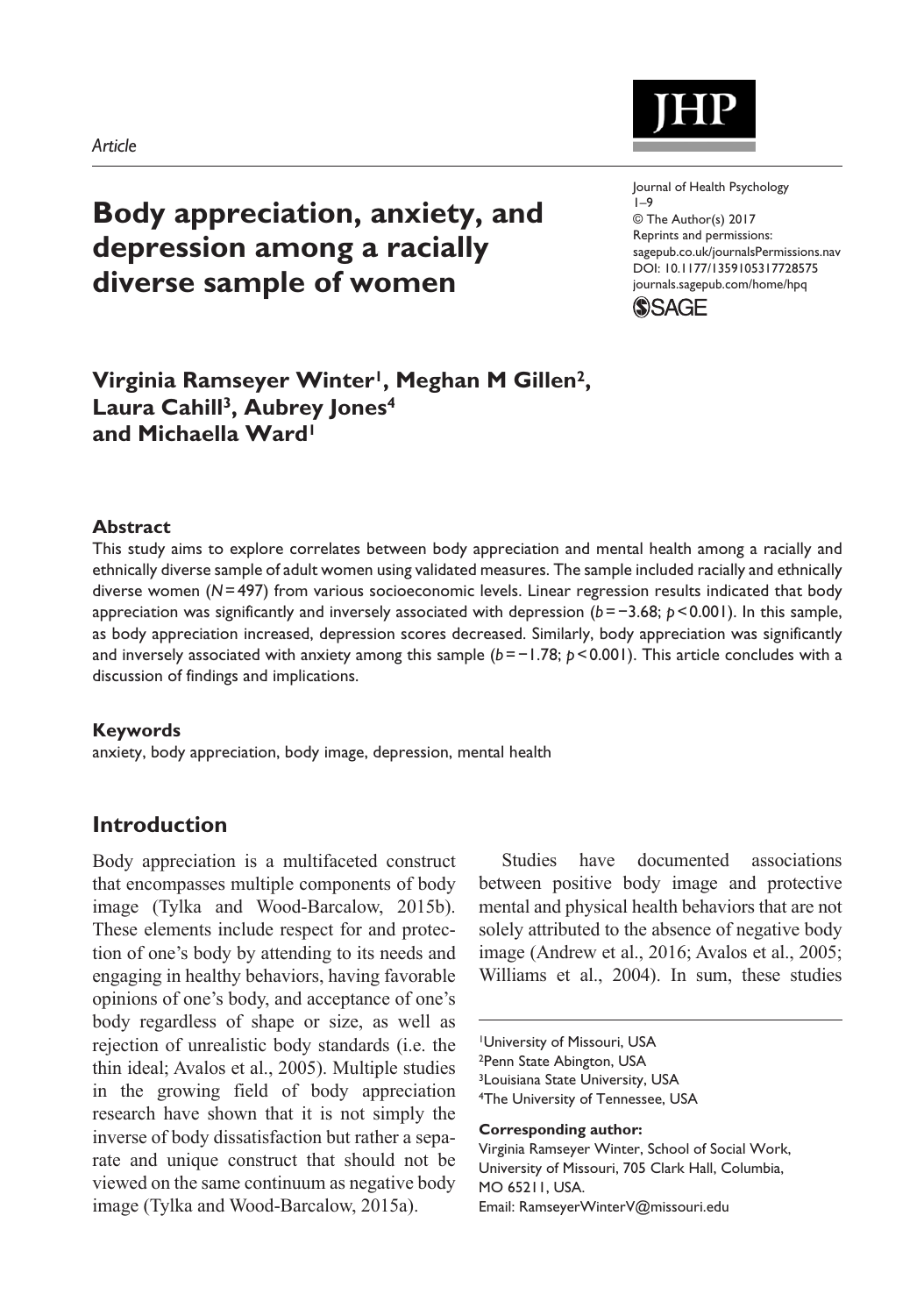illustrate that body appreciation is an important construct to study in relation to mental health.

## *Theoretical framework*

Objectification and homeostasis theories provided a foundation for this study. Developed by Fredrickson and Roberts in 1997, objectification theory suggests that when women experience cultural sexual objectification, they turn this objectification theory inward, called selfobjectification. Self-objectification is, according to objectification theory, associated with body shame, appearance anxiety, depression, eating disorders, and more (Fredrickson and Roberts, 1997). Homeostasis theory is also particularly relevant to this study. According to Marks (2015), obesity results from a homeostatic imbalance between body dissatisfaction, negative affect, increased body weight, and consumption, which he refers to as the circle of discontent. Conversely, when one maintains a homeostatic balance, then one is achieving a circle of content. Marks (2016) suggests there are many opportunities for intervention in this dyshomeostasis, such as promoting the acceptance of diverse bodies.

## *Body appreciation and mental health*

While research on the health-related outcomes and positive body image is still limited, early findings suggest that it may significantly influence the mental health and well-being for women. Research suggests body appreciation is related to a number of factors associated with psychological well-being, including selfesteem, healthy coping mechanisms, positive affect, and optimism (Avalos et al., 2005; Swami et al., 2009; Tylka and Kroon Van Diest, 2015; Tylka and Wood-Barcalow, 2015a). In a cross-sectional study on the association between body appreciation and mental health indicators among a diverse sample of college students, those with higher body appreciation reported fewer depressive symptoms and higher selfesteem (Gillen, 2015). This relationship held true even when controlling for effects of body mass index (BMI). In other words, individuals with a greater degree of positive body image also experienced better mental health regardless of actual body size (Gillen, 2015).

Collectively, results from these studies suggest that body appreciation is associated with various positive indices of psychological wellbeing, which may also afford some level of resilience to the detrimental effects of media exposure on women's self-image (Avalos, Tylka, and Wood-Barcalow, 2005; Jauregui-Lobera and Rios, 2011). However, few studies utilize diverse samples of women, and no known studies include anxiety as a dependent variable.

## *Possible confounders*

Body image is a complex construct influenced by several factors, including age, race, BMI, and socioeconomic status (SES). A study on the relationships between positive body image, body dissatisfaction, and age showed that age influenced the strength of the association between positive and negative body image (Tiggemann and McCourt, 2013). As with age, other variables, such as race (Grabe and Hyde, 2006), BMI (Schwartz and Brownell, 2004), and SES (Ramseyer Winter, Cahill, and Koegler, under review), may also influence body appreciation and body dissatisfaction. A study looking at the relationship between positive body image and health indicators found Blacks, African Americans and those with lower BMI have a greater appreciation for their bodies (Gillen, 2015). Lower SES has also been associated with slightly higher levels of body appreciation among adolescents and does not change significantly with age (Van Den Berg, 2010). As such, we controlled for age, race, BMI, and SES in all analyses.

## *Purpose*

The purpose of this study is to fill the aforementioned gaps by investigating the associations between body appreciation, depression, and anxiety among a racially, ethnically, and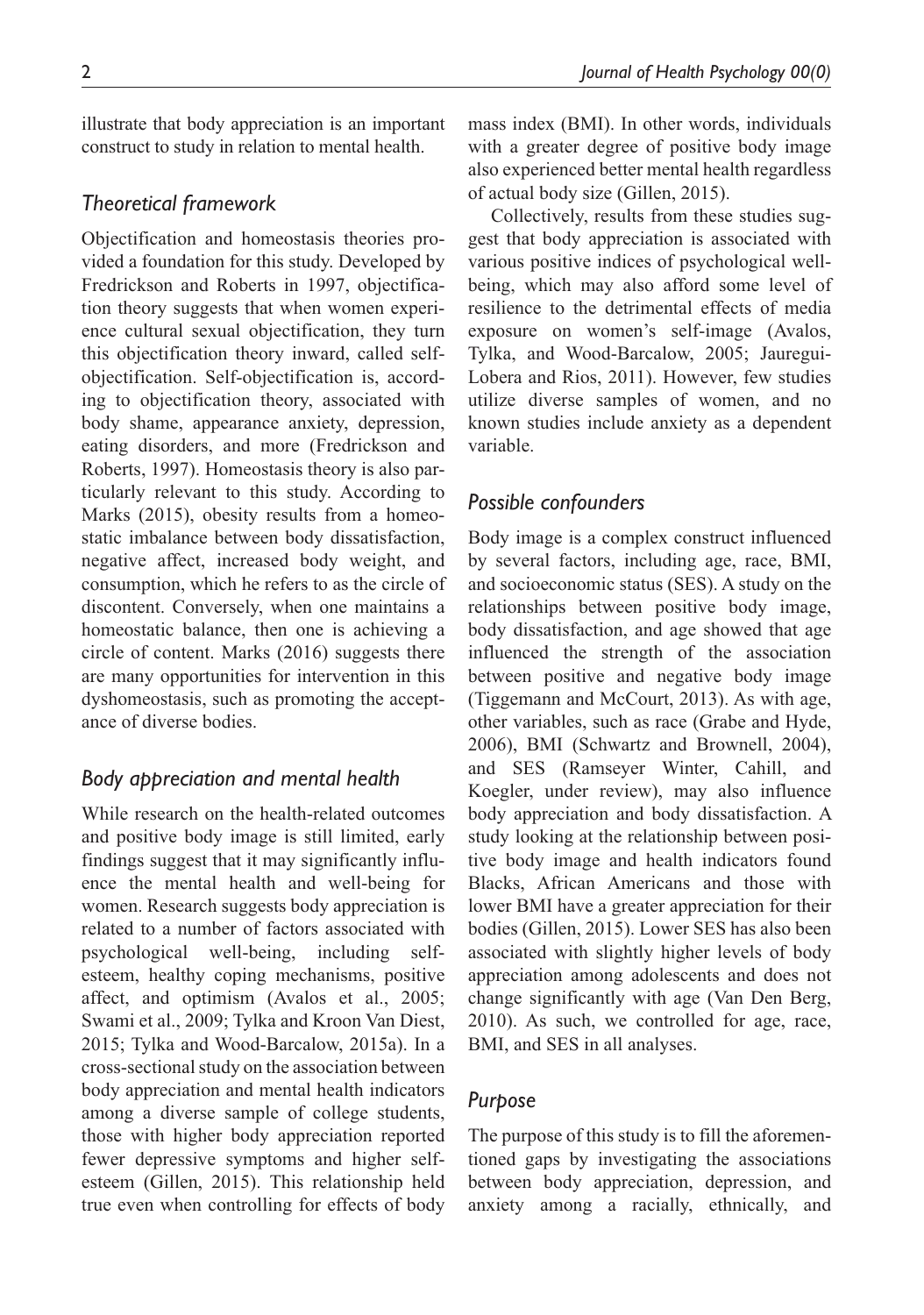socioeconomically diverse sample of adult women using previously validated scales. Specifically, we hypothesized that women with greater body appreciation would report lower levels of depression and anxiety, after controlling for BMI, age, race, and SES.

## **Method**

#### *Participants*

The sample included racially and ethnically diverse women (*N*=497). The sample identified as 27.6percent non-Hispanic White, 22.9percent non-Hispanic Asian, 19.1 percent non-Hispanic Black, 13.1percent Hispanic/Latina, and 17.3percent selected Hispanic/Latina and at least one other category. The mean age was 26.24years (range=18–56; standard deviation  $(SD)=6.15$ ) and the mean BMI was 26.33  $(SD=7.33)$ , which is in the "overweight" range according to the CDC (n.d.). This is possibly due to the diverse nature of the study, as Black and Latina women, on average, have a higher BMI than White women (e.g. Rahman et al., 2009). Regarding SES, 14.5 percent of the sample identified as poor, 13.9percent as working class, 21.2percent as lower middle class, 14.9 percent as middle class, and 35.5 percent as upper middle class/upper class/wealthy. The sample was well educated with over half reporting their highest degree or level of school as having a bachelor degree or graduate degree (54.6%), 26.7 percent had some college, 10.6percent were high school graduates, and only 0.2 percent reported having less than a high school education. See Table 1 for a full list of participant characteristics and study indicators.

### *Procedure*

This study is part of a larger study focused on body image and sexual health. The first author, after receiving Institutional Review Board (IRB) approval, recruited the convenience sample during the summer of 2016 through [www.](www.reddit.com) [reddit.com](www.reddit.com) (Reddit). Reddit is an online bulletin board where members can post to thousands of subreddits (smaller "bulletin boards") by topic area. Although the sample is not representative of the United States, every attempt was made to recruit a diverse sample of women. To recruit a racially diverse sample, the study advertisement with a link to the online survey was posted in subreddits that related to women of color, such as /r/blackladies. When participants clicked on the link, they were taken to the qualifying questions in Qualtrics. They were asked three questions to determine their eligibility before providing consent to participate. Inclusion criteria included the following: (1) 18-year-old or older, (2) identify as a woman, and (3) identify as at least one of the following races/ethnicities: White/Caucasian, Black, Hispanic/Latina, Asian American. Participants who qualified were taken to an online consent form that included additional resources on health and body image, and if they agreed to participate, they were then taken to the full survey. At the end of the survey, participants were prompted to click on a link to a separate survey where they had the option to provide their email address if they wanted to be entered in the drawing for one of 15 US\$50 gift cards. Email addresses were collected in a separate survey to allow for anonymity.

#### *Measures*

*Body appreciation.* The independent variable, body appreciation, was assessed with the Body Appreciation Scale-2 (BAS-2; Tylka and Wood-Barcalow, 2015a). The BAS-2 is a 10-item scale including items such as "I appreciate the unique characteristics of my body" and "I feel that my body has at least some good qualities." Response options ranged from never (1) to always (5). The reliability of the BAS-2 among the current sample is estimated to be high ( $\alpha$ =0.92). We computed a body appreciation score with a higher score reflecting higher body appreciation.

*Depression.* The first outcome variable, depression, was measured using the Patient Health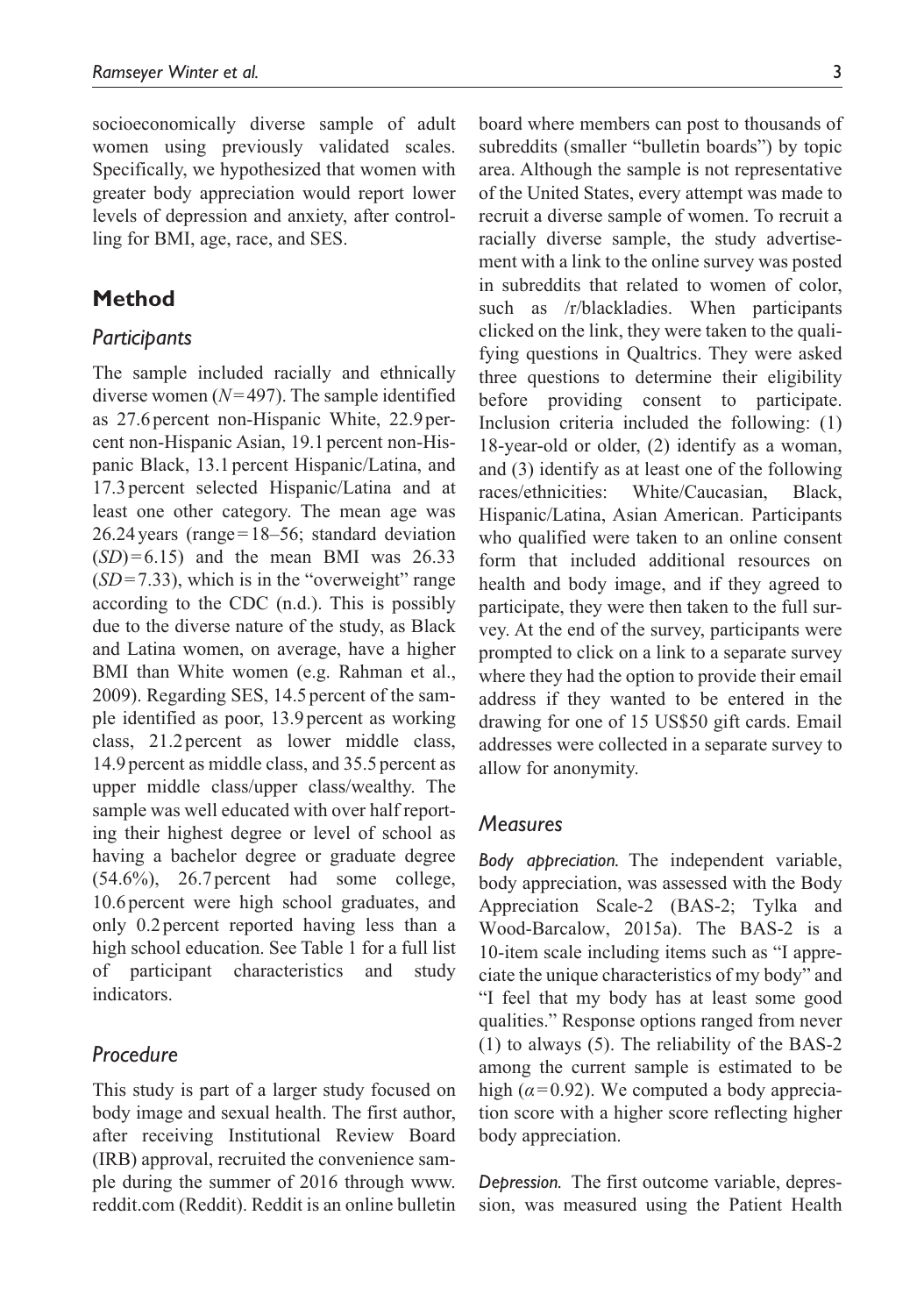| Characteristics        | N               | %    |
|------------------------|-----------------|------|
| Race/ethnicity         |                 |      |
| Non-Hispanic White     | 137             | 27.6 |
| Non-Hispanic Asian     | 14              | 22.9 |
| Non-Hispanic Black     | 95              | 19.1 |
| Hispanic/Latina        | 65              | 13.1 |
| Multiracial            | 86              | 17.3 |
| Socioeconomic status   |                 |      |
| Poor                   | 72              | 14.5 |
| Working class          | 69              | 13.9 |
| Lower middle class     | 105             | 21.2 |
| Middle class           | 74              | 14.9 |
| Upper middle class/    | 176             | 35.5 |
| upper class/wealthy    |                 |      |
| <b>Education level</b> |                 |      |
| Less than high school  | ı               | 0.2  |
| High school graduate   | 53              | 10.6 |
| Some college           | 133             | 26.7 |
| Associate's degree     | $\overline{3}1$ | 6.2  |
| Bachelor's degree      | 200             | 40.2 |
| Master's degree        | 59              | 11.8 |
| PhD/doctorate/MD       | 13              | 2.6  |
| Other                  | 8               | 1.6  |
| Study indicator        | M               | SD   |
| Age                    | 26.24           | 6.15 |
| <b>BMI</b>             | 26.33           | 7.33 |
| <b>BAS</b>             | 3.23            | 0.78 |
| GAD-7 severity (0-21)  | 9.54            | 5.34 |
| PHQ-9 severity (0-27)  | 10.12           | 6.58 |

**Table 1.** Participant's characteristics and study indicators (*N*=497).

BMI: body mass index; BAS: Body Appreciation Scale; GAD-7: sum score of the Generalized Anxiety Disorder scale: PHQ-9: sum score of the Patient Health Questionnaire.

Questionnaire-9 (PHQ-9; Kroenke and Spitzer, 2002). Although the PHQ-9 was designed for primary care settings, it has been validated in general population samples (Martin et al., 2006). This 9-item scale includes items such as "Over the *last 2weeks*, how often have you been bothered by any of the following items? Little interest or pleasure in doing things." Response options included not at all, several days, more than half the days, and nearly every day. A PHQ-9 score is computed by multiplying

the number of times participants responded with not at all by 0, several days by 1, more than half the days by 2, and nearly every day by 3 and then summing these numbers. The possible range of the PHQ-9 score is 0–27. A score of 0–4 indicates minimal depression, 5–9 is mild depression, 10–14 suggest moderate depression, 15–19 is moderately severe depression, and a score of 20–27 indicates severe depression. The reliability of the PHQ-9 among the current sample is estimated to be acceptable  $(\alpha = 0.88)$ .

*Anxiety.* We measured anxiety with the Generalized Anxiety Disorder 7-item scale (GAD-7; Spitzer et al., 2006). A sample item is "Over the *last 2weeks*, how often have you been bothered by the following problems? Not being able to stop or control worrying." Response options included not at all (0), several days (1), over half the days (2), and nearly every day (3). The responses were summed to create a GAD-7 score with a higher score indicating a higher level of anxiety, such as a score of 10 indicating moderate anxiety and 15 indicating severe anxiety. The reliability of the GAD-7 among the current sample is estimated to be high  $(a=0.91)$ .

*Covariates.* Covariates were selected based on the literature review. We controlled for body size, race, SES, and age in the analyses.

*Body size*. Body size was measured by computing BMI from self-reported height and weight (weight (lb)/(height (in))<sup>2</sup> $\times$ 703). BMI was included as a continuous variable in the models.

*Race*. Race was collected with one item: "How do you identify your race/ethnicity (*select all that apply*)." Response options included the following: White/Caucasian; Black (African American, Caribbean American, Creole, Haitian, Jamaican, West Indian, Brazilian, Ethiopian, Somali, Kenyan, and Other (please specify)); Hispanic/Latina (Mexican descent, Caribbean decent, Central American decent, South American decent, and Other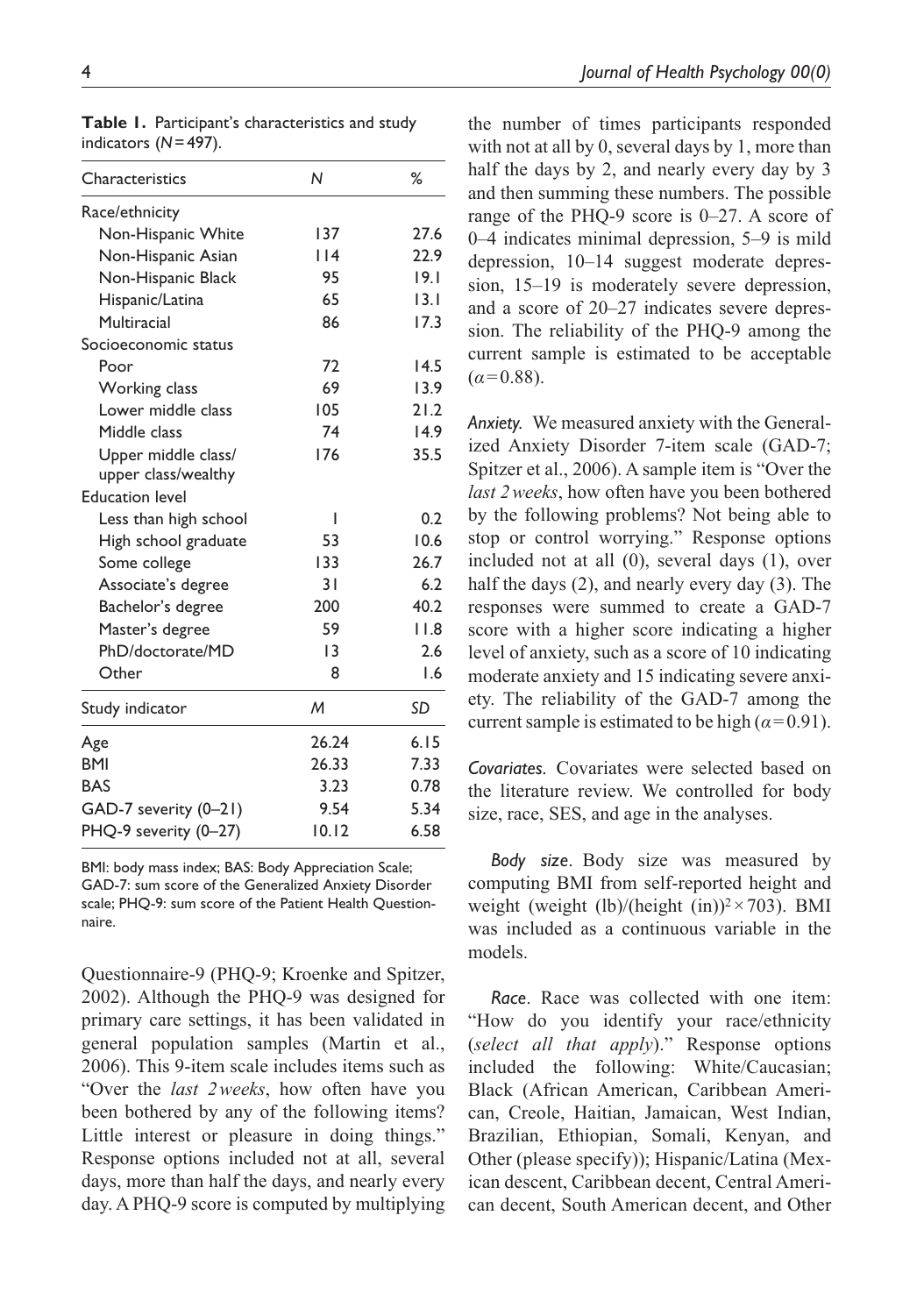(please specify)); and Asian (East Asian decent (Chinese, Japanese, Korean), Southeast Asian decent (Filipino, Vietnamese, Cambodian, Hmong), South Asian decent (Asian Indian, Pakistani, Nepalese), and Other (please specify)). Due to a lack of variance in the subcategories, we collapsed this variable to include the following race categories: White, Black, Asian, Latina, and multiracial.

*SES*. We measured SES with the following item: "Taking all of the income sources available to you into account, how would you describe your current economic class?" Response options included the following: poor (US\$0–US\$ 12,500 annually), working class (US\$12,501– US\$21,000 annually), lower middle class (US\$21,001–US\$41,500 annually), middle class (US\$41,501–US\$53,500 annually), upper middle class (US\$53,501–US\$150,000 annually), and upper class/wealthy (US\$150,001+). These were collapsed into the following categories: poor, working class, middle class, upper middle class/upper class/wealthy.

*Age*. We measured age by asking participants "How old are you (in years)?" Age was included in all models as a continuous variable.

#### *Analytical plan*

Prior to running multiple regression analyses, we conducted bivariate correlation analyses. These analyses revealed a significant correlation between BAS score and PHQ-9 score (*r*=−0.45, *p*<0.001), BAS score and GAD-7  $(r=0.28, p<0.001)$ . We ran two linear regressions using IBM SPSS version 24. We included all covariates in both models. Refer to Table 2 for a full list of regression statistics.

## **Results**

#### *Depression*

Depression was regressed on body appreciation, body size, race, SES, and age. The regression model was statistically significant (*F*(11,454)=15.02, *p*<0.001) and accounted for 27 percent  $(R^2=0.27)$  of the variance in depression among this sample. Body appreciation was significantly and inversely associated with depression (*b*=−3.68; *β*=−0.44; *t*(454)=−10.42; *p* < 0.001; confidence interval (*CI*)=−4.37 to −2.98). The results indicate that as body appreciation increased, depression scores decreased. Participants who reported being poor had higher depression scores (*b*=3.14; *β*=0.17; *t*(454)=3.63; *p*<0.001; *CI*=1.44–4.83) than participants who identified their SES as upper middle class/upper class/ wealthy. None of the other covariates were significantly related to depression among this sample.

#### *Anxiety*

Anxiety was regressed on body appreciation, body size, race, SES, and age. The regression model was statistically significant (*F*(11,405)=5.45, *p*<0.001) and accounted for approximately 13 percent  $(R^2=0.13)$  of the variance in anxiety scores among this sample. Body appreciation was significantly and inversely associated with anxiety ( $b=-1.70$ ;  $\beta=-0.25$ ; *t*(405)=−5.09; *p* < 0.001; *CI*=−2.36 to −1.053), indicating that as body appreciation increased, anxiety scores decreased. In addition, poor participants had higher anxiety scores when compared to upper middle class/upper class/wealthy participants (*b*=2.447; *β*=0.16; *t*(405)=2.99; *p*=0.003; *CI*=0.84–4.05). None of the other covariates were significantly related to anxiety among this sample.

## **Discussion**

In this study, we examined associations between body appreciation and mental health among a community sample of racially/ethnically and socioeconomically diverse women. In support of prior work (Tylka and Wood-Barcalow, 2015b), results show that body appreciation was significantly associated with indicators of better mental health. Specifically, women who had higher body appreciation experienced less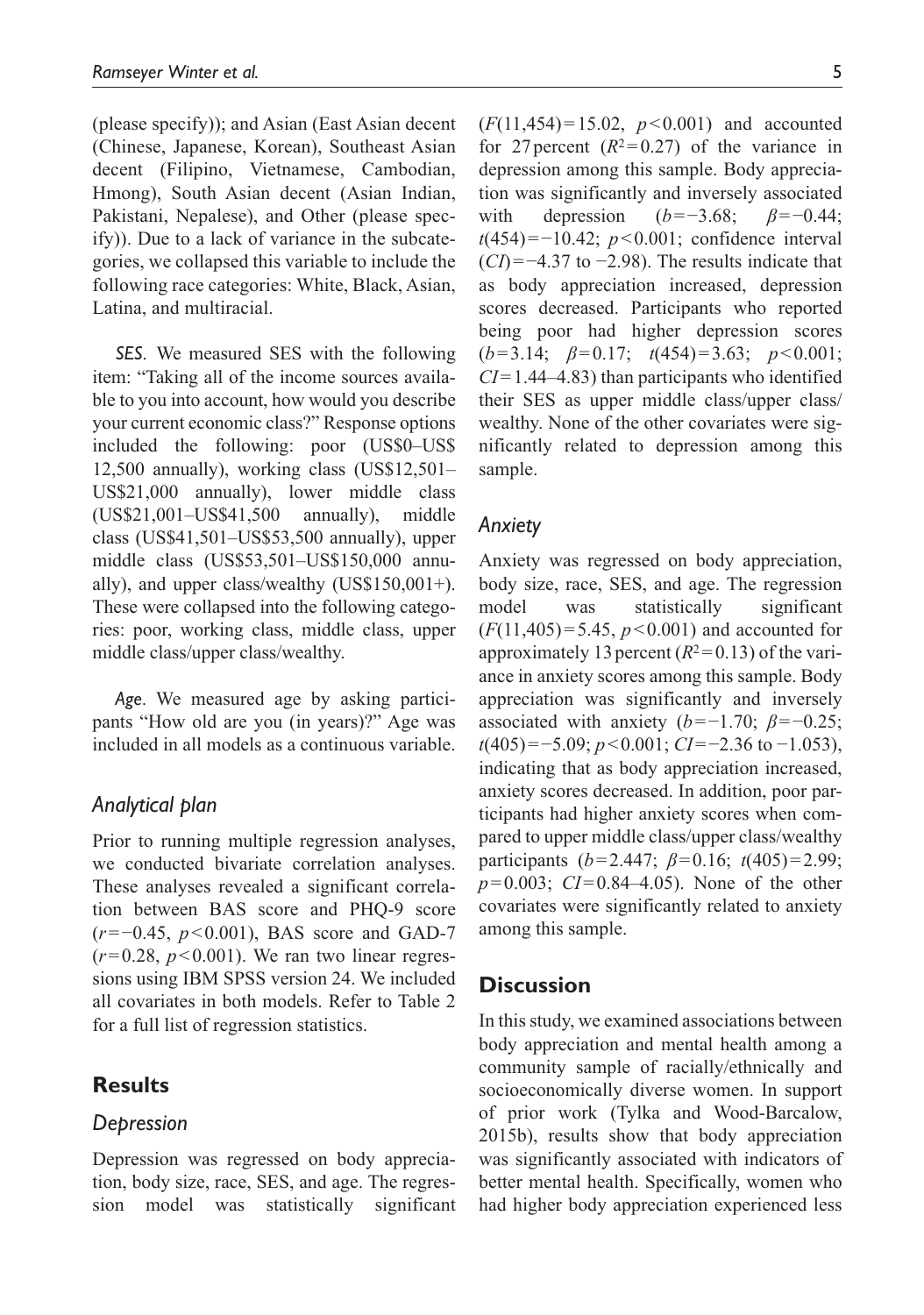| Variable                      | B       | $\beta$    | 95% CI  |         |  |
|-------------------------------|---------|------------|---------|---------|--|
| Anxiety model $(R^2 = 0.13)$  |         |            |         |         |  |
| <b>BAS</b> score              | $-1.70$ | $-0.25***$ | $-2.36$ | $-1.05$ |  |
| <b>BMI</b>                    | 0.03    | 0.04       | $-0.04$ | 0.11    |  |
| Age                           | $-0.08$ | $-0.09$    | $-0.17$ | 0.01    |  |
| Race/ethnicity                |         |            |         |         |  |
| Asian                         | $-1.38$ | $-0.10$    | $-2.87$ | 0.10    |  |
| <b>Black</b>                  | $-0.98$ | $-0.07$    | $-2.48$ | 0.53    |  |
| Latina                        | $-1.37$ | $-0.09$    | $-2.99$ | 0.26    |  |
| Multiracial                   | $-1.06$ | $-0.08$    | $-2.57$ | 0.45    |  |
| <b>SES</b>                    |         |            |         |         |  |
| Poor                          | 2.44    | $0.16**$   | 0.846   | 4.04    |  |
| Working class                 | 1.57    | 0.10       | $-0.04$ | 3.17    |  |
| Lower middle class            | 0.78    | 0.06       | $-0.65$ | 2.22    |  |
| Middle class                  | $-0.54$ | $-0.04$    | $-2.06$ | 0.99    |  |
| Depression model $(R^2=0.27)$ |         |            |         |         |  |
| <b>BAS</b> score              | $-3.68$ | $-0.44***$ | $-4.37$ | $-2.98$ |  |
| <b>BMI</b>                    | $-0.01$ | $-0.01$    | $-0.08$ | 0.09    |  |
| Age                           | $-0.08$ | $-0.08$    | $-0.17$ | 0.01    |  |
| Race/ethnicity                |         |            |         |         |  |
| Asian                         | $-1.03$ | $-0.06$    | $-2.58$ | 0.53    |  |
| <b>Black</b>                  | 0.75    | 0.05       | $-0.84$ | 2.34    |  |
| Latina                        | $-1.14$ | $-0.06$    | $-2.90$ | 0.62    |  |
| Multiracial                   | 1.40    | 0.08       | $-0.22$ | 3.02    |  |
| <b>SES</b>                    |         |            |         |         |  |
| Poor                          | 3.14    | $0.17***$  | 1.44    | 4.83    |  |
| Working class                 | 1.37    | 0.07       | $-0.35$ | 3.09    |  |
| Lower middle class            | 0.73    | 0.04       | $-0.80$ | 2.24    |  |
| Middle class                  | $-0.51$ | $-0.03$    | $-2.11$ | 1.09    |  |

**Table 2.** Regression results.

CI: confidence interval; BAS: Body Appreciation Scale; BMI: body mass index; SES: socioeconomic status. Referent groups: White/Caucasian; upper middle class/upper class/wealthy.

 $*$ <0.05; \*\*<0.01; \*\*\*<0.001.

depression and anxiety. Other research has demonstrated similar negative associations between body appreciation and depression among both male and female college students from the United States (e.g. Gillen, 2015). The current findings support and extend this literature to include anxiety and by illustrating that these associations are present in a community sample of adult women from diverse racial, ethnic, and socioeconomic backgrounds.

Individuals with higher body appreciation may be more health-conscious individuals, who not only value their physical selves but also invest in their emotional health (Gillen, 2015). Self-compassion and self-care behaviors are related to body appreciation and positive body image (Tylka, 2011; Wasylkiw et al., 2012), as well as to physical and psychological wellbeing. For example, self-compassion may include being kind to oneself when unsuccessfully trying to eat more healthfully or exercise more. Showing compassion and understanding in this context may prevent feelings of dejection and anxiety as well as preserve or promote appreciation for one's body. This is significant to this study as self-compassion is, in fact, linked to fewer symptoms of depression among college women (Wasylkiw et al., 2012).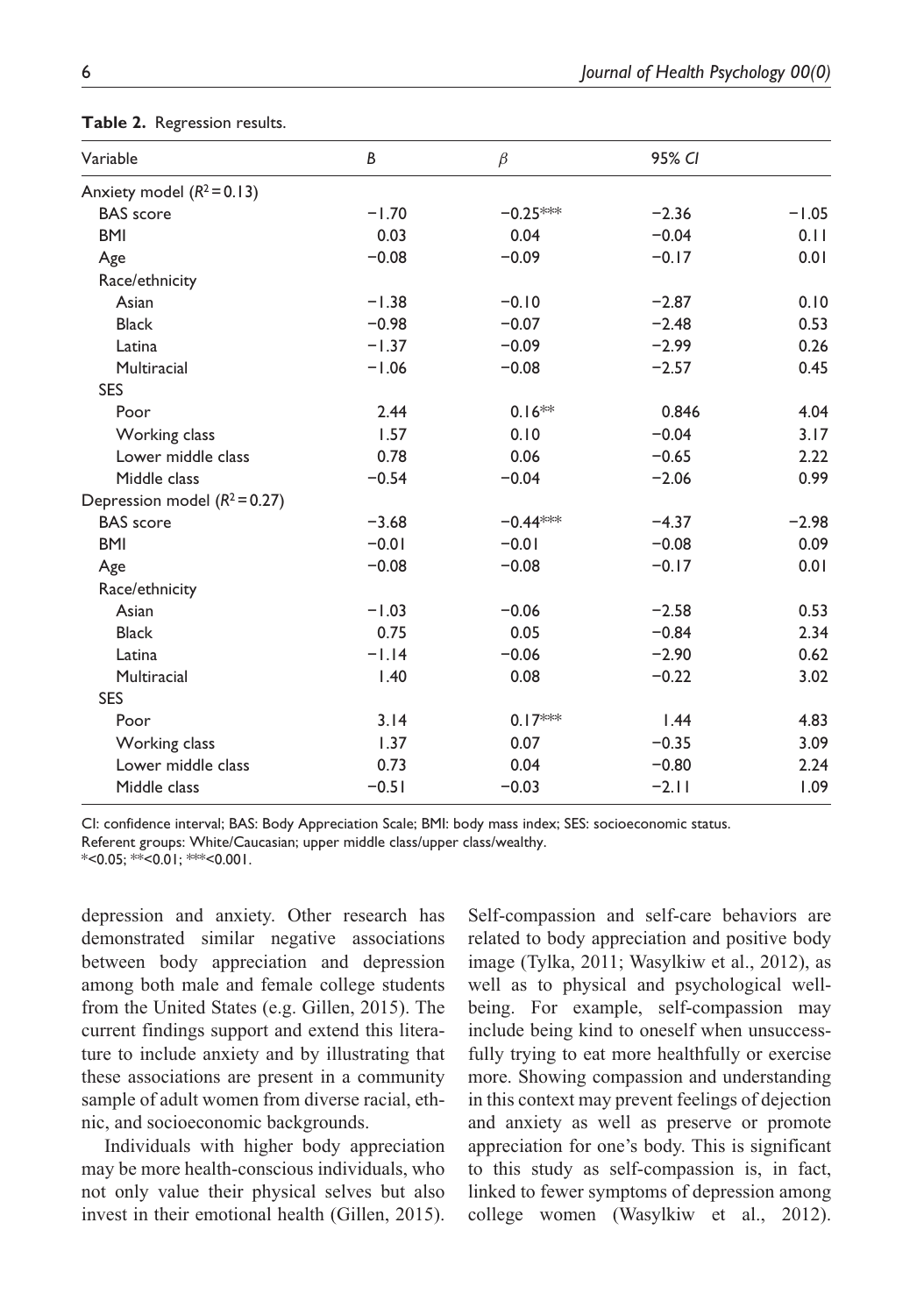Self-care is also associated with physical and mental health, and may prevent negative outcomes including the onset of mental illness symptoms (Cook-Cottone, 2014).

Self-care may include behaviors such as meditation, running, engaging in personal hobbies, engaging in social activities, or preparing healthy foods. This is significant to this study due to the associations between self-care and mental health as well as self-care and body image. For example, a study conducted in a non-profit community pharmacy measured the effectiveness of self-care practices among those with existing mental health conditions and discovered the majority of participants engaged in the self-care activities listed above with over 98 percent showing improvement in mental health (Bible, 2017). Positive body image has also been associated with participating in selfcare activities. In Gillen's (2015) study, positive body image increased the likelihood of engaging in self-care activities such as preparing healthy foods, using protection against ultraviolet light exposure, and regularly getting tested for sexually transmitted infections. Self-care may also include seeking help for physical or mental health problems from a medical professional or therapist when needed. These behaviors may, in turn, prevent the onset of depression and anxiety or may lessen their severity. Thus, it is possible that through greater attentiveness to physical and mental health, individuals with higher body appreciation experience less depression and anxiety.

Furthermore, having a lower income predicted depression and anxiety. Lower income groups are at greater risk of mental health problems, including depression (Hudson, 2005). Stress related to having less income may increase feelings of dejection and hopelessness and therefore may elevate risk of depression. Interestingly, despite the fact that there are significant differences in depression by race (e.g. Lincoln et al., 2014; Shao et al., 2016; Williams et al., 2007) and that there are significant differences in body image by race (e.g. Grabe and Hyde, 2006), race and ethnicity did not contribute significantly to either model. In sum, being poor significantly increases the likelihood of experiencing depression and anxiety and, therefore, decreases the likelihood of body appreciation.

This study should be considered in the context of its limitations. Participants were recruited from users of a website who may not represent the general population of women. On this website, those who were more interested in a questionnaire about body image and sexual health self-selected to participate. Also, the correlational nature of the study cannot generate firm conclusions about the directionality of associations between body appreciation and mental health. Feeling greater appreciation for one's body may lead to less depression and anxiety, but individuals who are less depressed and anxious may also develop higher body appreciation. In spite of these limitations, this study adds to the growing literature on positive body image through its inclusion of a large, diverse sample of community women. Results demonstrate that body appreciation is associated with indicators of better mental health among women, including less anxiety and depression. Intervention programs that aim to improve women's appreciation for their bodies may have broader implications for their mental health.

## **Conclusion**

Past research has described associations between body appreciation and mental health. Due to a need for more literature in this area, associations between body appreciation and mental health were further explored among a racially diverse sample of women. It was hypothesized that women with greater body appreciation will report lower levels of depression and anxiety. Our results indicate that body appreciation was significantly associated with indicators of better mental health. As body appreciation increased, anxiety and depression decreased within this sample. This research suggests that strategies to promote body appreciation in women *may* also improve mental health.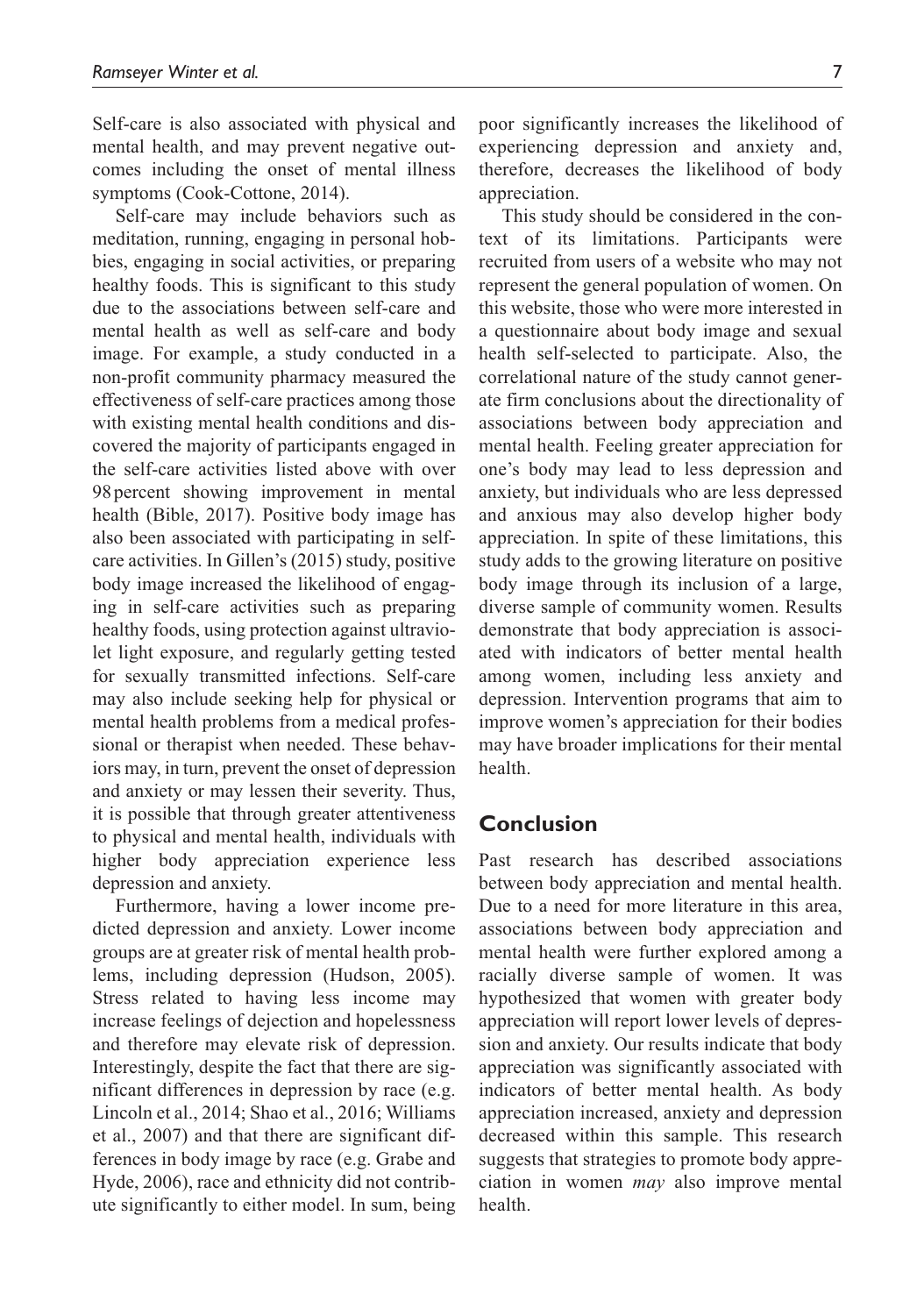#### **Declaration of conflicting interests**

The author(s) declared no potential conflicts of interest with respect to the research, authorship, and/or publication of this article.

#### **Funding**

The author(s) disclosed receipt of the following financial support for the research, authorship, and/or publication of this article: The author(s) received financial support from the Margaret W. Mangel Faculty Research Catlyst Fund through the College of Human Environmental Sciences at the University of Missouri.

#### **References**

- Andrew R, Tiggemann M and Clark L (2016) Positive body image and young women's health: Implications for sun protection, cancer screening, weight loss and alcohol consumption behaviours. *Journal of Health Psychology* 21(1): 28–39.
- Avalos L, Tylka TL and Wood-Barcalow N (2005) The Body Appreciation Scale: Development and psychometric evaluation. *Body Image* 2(3): 285–297.
- Bible LJ (2017) Assessment of self-care and medication adherence in individuals with mental health conditions. *Journal of the American Pharmacists* 57(3): S203–S210.e3.
- Centers for Disease Control and Prevention (n.d.) About adult BMI. Available at: [https://www.](https://www.cdc.gov/healthyweight/assessing/bmi/adult_bmi/index.html) [cdc.gov/healthyweight/assessing/bmi/adult\\_](https://www.cdc.gov/healthyweight/assessing/bmi/adult_bmi/index.html) [bmi/index.html.](https://www.cdc.gov/healthyweight/assessing/bmi/adult_bmi/index.html)
- Cook-Cottone CP (2014) The Mindful Self-Care Scale: Self-care as a tool to promote physical, emotional, and cognitive well-being. Available at: [http://gse.buffalo.edu/about/directory/fac](http://gse.buffalo.edu/about/directory/faculty/cook-cottone)[ulty/cook-cottone](http://gse.buffalo.edu/about/directory/faculty/cook-cottone) (accessed 21 March 2017).
- Fredrickson BL and Roberts TA (1997) Objectification theory. *Psychology of Women Quarterly* 21: 173–206.
- Gillen MM (2015) Associations between positive body image and indicators of men's and women's mental and physical health. *Body Image* 13: 67–74.
- Grabe S and Hyde JS (2006) Ethnicity and body dissatisfaction among women in the United States: A meta-analysis. *Psychological Bulletin* 132(4): 622–640.
- Hudson CG (2005) Socioeconomic status and mental illness: Tests of the social causation and

selection hypotheses. *American Journal of Orthopsychiatry* 75(1): 3.

- Jauregui-Lobera IJ and Rios PB (2011) Spanish version of Body Appreciation Scale for adolescents. *The Spanish Journal of Psychology* 14: 411–420.
- Kroenke K and Spitzer RL (2002) The PHQ-9: A new depression diagnostic and severity measure. *Psychiatric Annals* 32(9): 509–515.
- Lincoln KD, Abdou CM and Lloyd D (2014) Race and socioeconomic differences in obesity and depression among Black and non-Hispanic White Americans. *Journal of Health Care for the Poor and Underserved* 25(1): 257–275.
- Marks DF (2015) Homeostatic theory of obesity. *Health Psychology Open* 2(1): 1–30.
- Marks DF (2016) Dyshomeostasis, obesity, addiction and chronic stress. *Health Psychology Open* 3(1): 1–20.
- Martin A, Rief W, Klaiberg A, et al. (2006) Validity of the Brief Patient Health Questionnaire Mood Scale (PHQ-9) in the general population. *General Hospital Psychiatry* 28(1): 71–77.
- Rahman M, Temple JR, Breitkopf CR, et al. (2009) Racial differences in body fat distribution among reproductive-aged women. *Metabolism: Clinical and Experimental* 58(9): 1329–1337.
- Ramseyer Winter V, Cahill L and Koegler E (under review). An exploration of how body dissatifscation and body appreciation vary by socioeconomic status.
- Schwartz MB and Brownell KD (2004) Obesity and body image. *Body Image* 1(1): 43–56.
- Shao Z, Richie WD and Bailey RK (2016) Racial and ethnic disparity in major depressive disorder. *Journal of Racial and Ethnic Health Disparities* 3(4): 692–705.
- Spitzer RL, Kroenke K, Williams JB, et al. (2006) A brief measure for assessing generalized anxiety disorder: The GAD-7. *Archives of Internal Medicine* 166(10): 1092–1097.
- Swami V, Airs N, Chouhan B, et al. (2009) Are there ethnic differences in positive body image among female British undergraduates? *European Psychologist* 14(4): 288–296.
- Tiggemann M and McCourt A (2013) Body appreciation in adult women: Relationships with age and body satisfaction. *Body Image* 10(4): 624–627.
- Tylka TL (2011) Positive psychology perspectives on body image. In: Cash TF and Smolak L (eds) *Body Image: A Handbook of Science, Practice,*